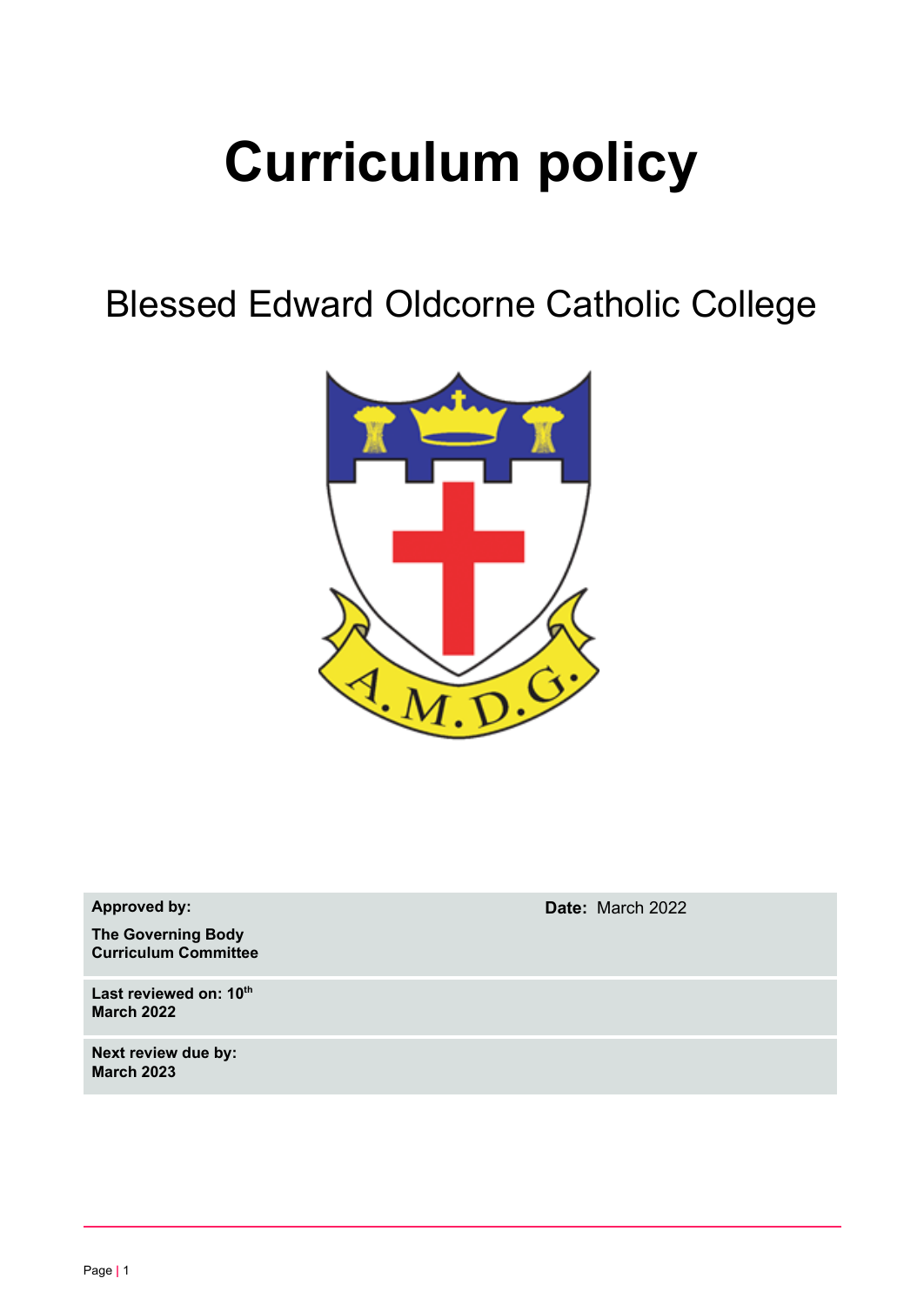# **Contents**

| 1. Curriculum Intent               | 2 |
|------------------------------------|---|
| 2. How the curriculum is delivered | 3 |
|                                    |   |
| 4. Roles and responsibilities      | 3 |
|                                    |   |
| 6. Inclusion                       | 4 |
| 7. Monitoring arrangements         | 5 |
| 8. Links with other policies       | 5 |
|                                    |   |

## <span id="page-1-0"></span>**1. Curriculum Intent**

#### **Why is our curriculum important?**

We believe that curriculum and culture are the keys to a successful and thriving school. The aim of the Blessed Edward Oldcorne Catholic College curriculum is to support, guide and inspire our students to discover their vocation. Our vision is that all students should have the opportunity to fulfil their vocation and we believe the best way to do this is to offer a curriculum that:

- enables students to develop a greater knowledge and understanding of the Catholic Faith and other world Faiths
- is academically challenging and ambitious for all students
- is broad and balanced offering both breadth and depth, hence our ongoing commitment to a three-year Key Stage 3
- enables our students to use core skills and knowledge fluently and confidently, including literacy, numeracy skills
- enables our students to develop as people of good character through promoting students' social, moral, spiritual and cultural development and a knowledge and understanding of British Values
- encourages an understanding of the commitment to equal opportunities for all
- offers high quality enrichment activities which will broaden students' horizons.

#### **Who is our curriculum for and what is unique about it?**

Nationally the gap between disadvantaged student and non-disadvantaged student attainment is widening, the gender gap is widening and the impact of new more rigorous GCSE examinations is still under scrutiny. It is essential that we consider how a student experiences our curriculum. Over the last two years we have asked the question "Is our curriculum narrow for some students?" Students, who we class as middle and low starters have traditionally had very little choice apart from GCSE subjects. With them in mind we have widened our vocational offer. These are a suite of subjects in which the outcomes are not solely based on terminal examinations after two years of study. We have considered the "currency" of the subjects which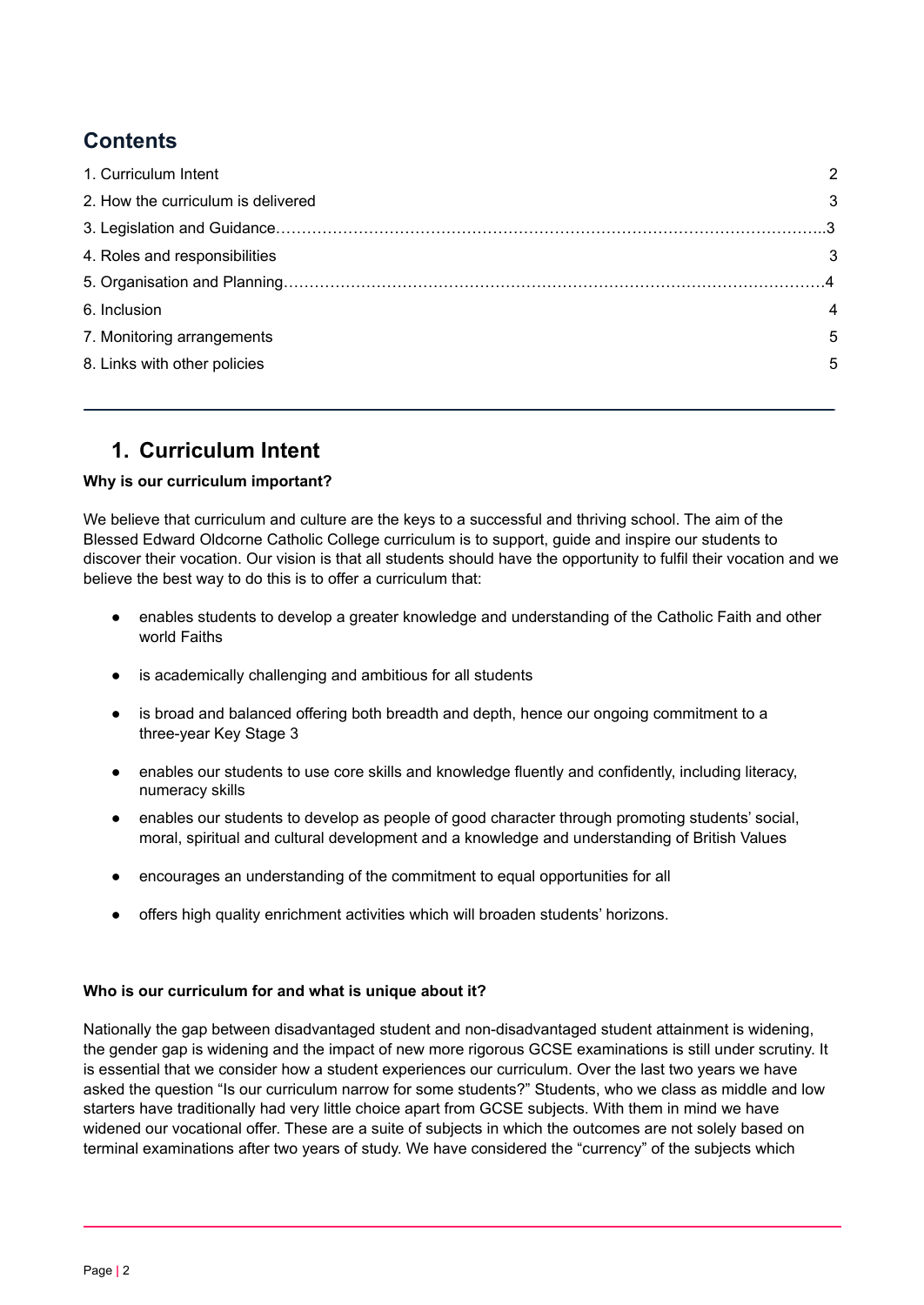students study. For this reason, we have devised a pathway approach to subjects which we believe will maximise a student's chances of success. This personalised pathway approach will also impact on a student's well-being, motivation and engagement. At Blessed Edward Oldcorne Catholic College we recognise that the curriculum is deeper than the subjects offered. Alongside the taught curriculum we aim to develop our unique college virtues in our students so that they become people of good character able to contribute to helping society flourish.

## 2. **How we deliver our curriculum**

At Blessed Edward Oldcorne Catholic College we believe that the taught curriculum is content structured over time. We have deliberately kept Key Stage 3 as a three-year programme of study as we believe that shortening Key Stage 3 has the biggest negative impact on disadvantaged students. We use our curriculum as the progression model against which we have clear assessment points which will provide feedback on the taught curriculum. Teachers also use assessment strategies every lesson as well as providing feedback every three weeks through dedicated "Feedback Lessons". This enables our teachers to quickly respond to any student who may be experiencing difficulty.

Teachers will be aware of and explicitly teach the big ideas in their subject in an appropriate sequence. This is the conceptual knowledge which students must grasp in order to succeed in the subject. At Blessed Edward Oldcorne Catholic College we recognise that each subject discipline has distinct practices and signature pedagogies. Teachers will teach students how to be and think like a scientist, a historian, a mathematician, for example. Embedded in this taught curriculum will be subject specific skills such as graph plotting, analysing source material and use of tone and shading. Also embedded in the taught curriculum will be our belief that education can do something for long-term memory through the use of low stakes testing, spacing and interleaving. The Blessed Edward Oldcorne Catholic College curriculum will in effect be delivered by teachers who know: the most important ideas in their subject, the most effective ways to teach these ideas and the most effective order in which to teach these ideas. Our college curriculum sits alongside the value we place on teachers continually needing to develop their own practice.

## <span id="page-2-0"></span>**3. Legislation and guidance**

This policy reflects the requirements of the National Curriculum [programmes](https://www.gov.uk/government/collections/national-curriculum) of study, which all maintained schools in England must teach.

<span id="page-2-1"></span>It also reflects requirements for inclusion and equality as set out in the Special [Educational](https://www.gov.uk/government/publications/send-code-of-practice-0-to-25) Needs and [Disability](https://www.gov.uk/government/publications/send-code-of-practice-0-to-25) Code of Practice 2014 and [Equality](http://www.legislation.gov.uk/ukpga/2010/15/part/6/chapter/1) Act 2010, and refers to curriculum-related expectations of governing boards set out in the Department for Education's [Governance](https://www.gov.uk/government/publications/governance-handbook) Handbook.

## **4. Roles and responsibilities**

## **4.1 The governing board**

The governing board will monitor the effectiveness of this policy and hold the headteacher to account for its implementation.

The governing board will also ensure that:

● A robust framework is in place for setting curriculum priorities and aspirational targets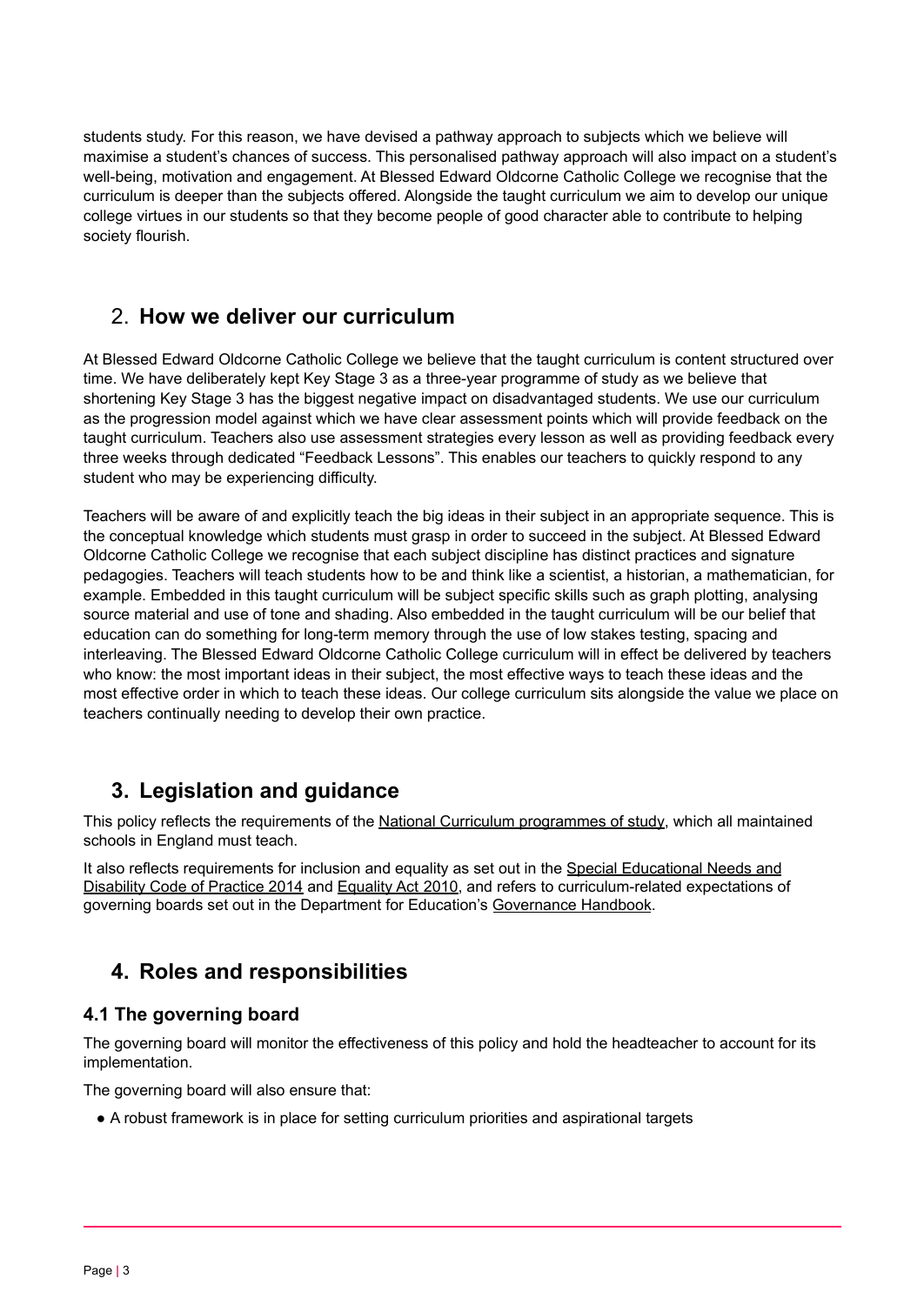- Enough teaching time is provided for pupils to cover the National Curriculum and other statutory requirements
- Proper provision is made for pupils with different abilities and needs, including children with special educational needs and disabilities (SEND)
- All courses provided for are approved by the secretary of state
- The school implements the relevant statutory assessment arrangements
- It participates actively in decision-making about the breadth and balance of the curriculum
- It fulfils its role in processes to disapply pupils from all or part of the National Curriculum, where appropriate, and in any subsequent appeals
- Pupils from year 8 onwards are provided with independent, impartial careers guidance, and that this is appropriately resourced

#### **4.2 Headteacher**

The headteacher is responsible for ensuring that this policy is adhered to, and that:

- All required elements of the curriculum, and those subjects which the school chooses to offer, have aims and objectives which reflect the aims of the school and indicate how the needs of individual pupils will be met
- The amount of time provided for teaching the required elements of the curriculum is adequate and is reviewed by the governing board
- Where appropriate, the individual needs of some pupils are met by permanent or temporary disapplication from all or part of the National Curriculum
- They manage requests to withdraw children from curriculum subjects, where appropriate
- The school's procedures for assessment meet all legal requirements
- The governing board is fully involved in decision-making processes that relate to the breadth and balance of the curriculum
- The governing board is advised on whole-school targets in order to make informed decisions
- Proper provision is in place for pupils with different abilities and needs, including children with SEND

## **4.3 Other staff**

All teachers, with the support of Learning Support mentors ensure that the college curriculum is implemented in accordance with this policy. Subject teachers meet fortnightly with Heads of Department to discuss the sequencing of lessons and to check that the Schemes of Learning are being taught in the way they were designed. There is opportunity during these planning meetings to discuss misconceptions and ways to address these.

## 5. **Organisation and Planning**

Our curriculum has carefully been designed in four layers to ensure a coherent and well-sequenced journey for each year group through the different Schemes of Learning.

- Layer one Teachers in each department collaboratively agree the major themes and fundamental ideas which weave their way through their Key stage 3 curriculum. These 'big ideas' underpin the Schemes of Learning
- Layer two Heads of department map out the curriculum in terms of topics covered in each half term in each year group. At this level they are looking to ensure that topics are properly sequenced and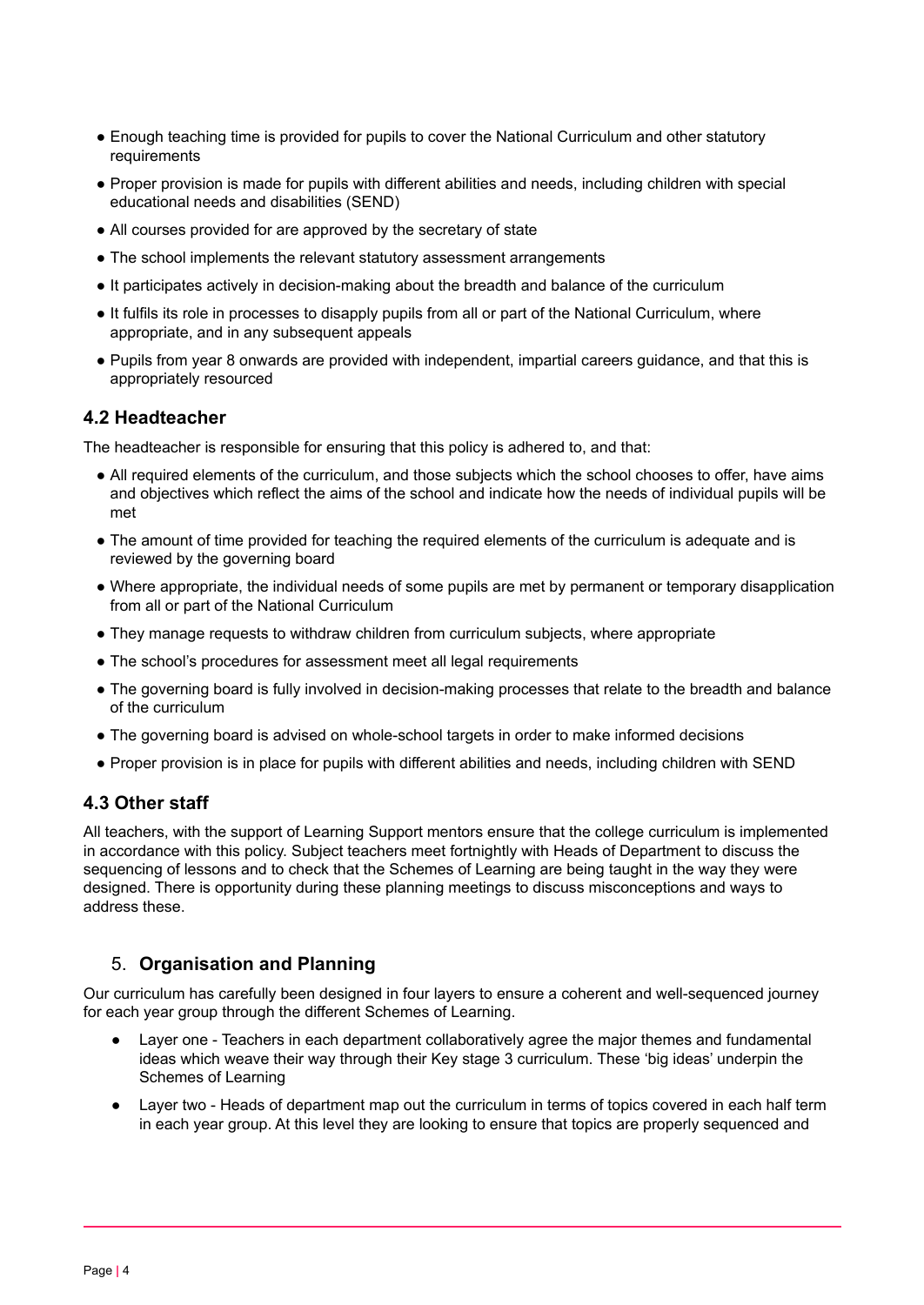building on what students already know. They are also looking to make authentic links with other subjects.

- Layer three Teachers develop an agreed scheme of learning for each topic. This includes lesson objectives and key knowledge to be taught. This also includes subject related reading material beyond what can be found in text books and to highlight areas where students may experience or have misconceptions.
- Layer four Teachers collaboratively create and share lesson resources such as PowerPoints, and carefully plan lesson activities using the relevant pedagogy to ensure good knowledge and understanding of the subject matter. At this stage of planning, there is a particular focus on strategies to aid long-term memory, providing feedback and addressing misconceptions. The lessons are designed to be fully inclusive of students with SEND, and all lessons promote good literacy and reading.

When designing their subject Curricula, Heads of Departments have considered questions such as, why have we chosen specific topics in a particular order and why for certain year groups? What is this content doing here and why? How will students' understanding be changed such that when they later tackle particular material or content they will grasp it better or have more sophisticated understanding? Is enough time or too much time given to particular topics?

## <span id="page-4-0"></span>**6. Inclusion**

Teachers have high expectations for all pupils. They will use appropriate assessment to set ambitious targets and plan challenging work for all groups, including:

- More able pupils
- Pupils with low prior attainment
- Pupils from disadvantaged backgrounds
- Pupils with SEND
- Pupils with English as an additional language (EAL)

Teachers will plan lessons so that pupils with SEN and/or disabilities can study every National Curriculum subject, wherever possible, and ensure that there are no barriers to every pupil achieving.

Teachers will also take account of the needs of pupils whose first language is not English. Lessons will be planned so that teaching opportunities help pupils to develop their English, and to support pupils to take part in all subjects.

<span id="page-4-1"></span>Further information can be found in our statement of equality information and objectives, and in our SEN policy and information report.

## **7. Monitoring arrangements**

The Head teacher, the Curriculum Deputy and the Heads of Department meet termly to review the taught curriculum and consider how effectively students are progressing. Discussions also involve the importance of literacy across the curriculum and other key school 'drivers' such as access for students with SEND or how equality and citizenship is addressed. Heads of Department feedback the outcomes of these meetings at fortnightly Raising Standards meetings and on Curriculum Planning afternoons. They also monitor the way their subject is taught through learning walks and book scrutinies. They have responsibility for monitoring the way in which resources are stored and managed.